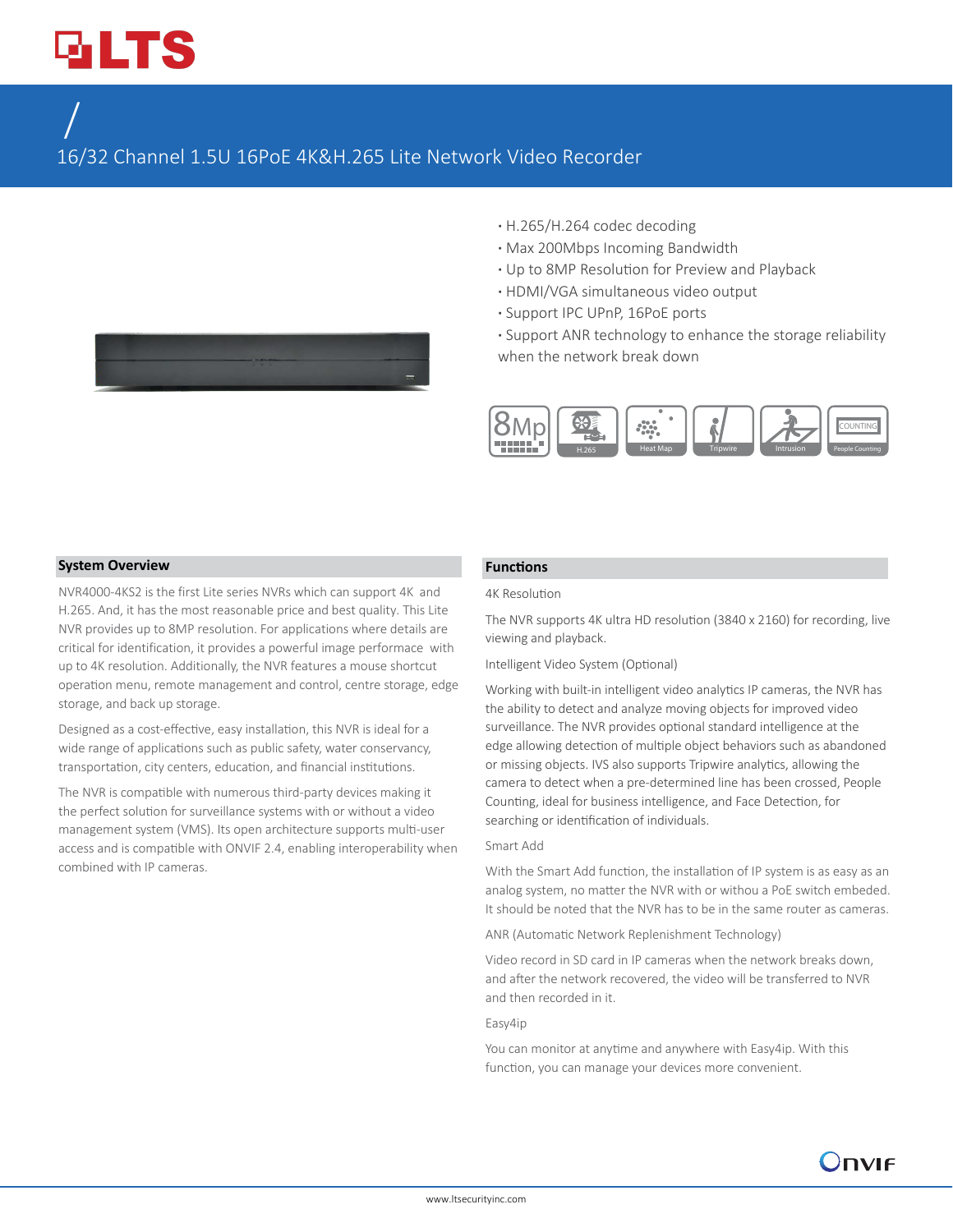#### **Technical Specification**

#### System

| Main Processor          | Quad-core embedded processor                                                |  |
|-------------------------|-----------------------------------------------------------------------------|--|
| <b>Operating System</b> | <b>Embedded LINUX</b>                                                       |  |
| Display                 |                                                                             |  |
| Interface               | 1 HDMI, 1 VGA                                                               |  |
| Resolution              | 3840×2160, 1920×1080, 1280×1024, 1280×720,<br>1024×768                      |  |
| Multi-screen Display    | 1/4/8/9/16                                                                  |  |
| OSD                     | Camera title, Time, Video loss, Camera lock,<br>Motion detection, Recording |  |

#### Video Detection and Alarm

| <b>Trigger Events</b> | Recording, PTZ, Tour, Alarm out, Video Push, Email,<br>FTP, Snapshot, Buzzer & Screen tips |
|-----------------------|--------------------------------------------------------------------------------------------|
| Video Detection       | Motion Detection, MD Zones: 396(22×18), Video<br>Loss & Tampering                          |
| Alarm input           | 16 Channel, Low Level Effective,<br>Green Terminal Interface                               |
| <b>Relay Output</b>   | 4 Channel, NO/NC Programmable,<br>Green Terminal Interface                                 |
| Playback and Backup   |                                                                                            |
|                       |                                                                                            |

### Playback 1/4/8/16 Search Mode Time/Date, Alarm, MD & Exact search (accurate to second), Smart search Playback Function Play, Pause, Stop, Rewind, Fast play, Slow Play, Next File, Previous File, Next Camera, Previous Camera, Full Screen, Repeat, Shuffle, Backup Selection, Digital Zoom Backup Mode USB Device/Network Storage Internal HDD 4 SATA III Port, Up to 6 TB capacity for each HDD HDD Mode Single eSATA N/A Auxiliary Interface USB 2 USB Ports (1 USB2.0, 1 USB3.0) RS232 1 Port, for PC Communication and Keyboard RS485 1 Port, for PTZ Control Third-party Support Third-party Support Arecont Vision, AXIS, Bosch, Brickcom, Canon, CP Plus, Dynacolor, Honeywell, Panasonic, Pelco, Samsung, Sanyo, Sony, Videotec, and more

## Audio and Video IP Camera Input 16/32 Channel Two-way Talk 1 Channel Input, 1 Channel Output, RCA Recording Compression H.265/H.264 Resolution 8Mp/ 6Mp/ 5MP/ 4MP/ 3MP/ 1080P/ 1.3MP/ 720P etc. Record Rate 200Mbps Bit Rate 16Kbps ~ 20Mbps Per Channel Record Mode Manual, Schedule (Regular, Continuous), MD (Video detection: Motion Detection, Tampering, Video Loss), Stop Record Interval  $1 ~ 120$  min (default: 60 min), Pre-record:<br> $1 ~ 20 ~ 100$  and  $200 ~ 100$  and  $200 ~ 100$ 1 ~ 30 sec, Post-record: 10 ~ 300 sec Network Interface 1 RJ-45 Ports(10/100/1000Mbps) Ethernet Port 11 Independent 1000Mbps Ethernet Port PoE 16 ports (IEEE802.3af/at) Network Function HTTP, HTTPS, TCP/IP, IPv4/IPv6, UPnP, RTSP, UDP, SMTP, NTP, DHCP, DNS, IP Filter, PPPoE,DDNS, FTP, IP Search (Support IP camera, DVR, NVS, etc.), Easy4ip Max. User Access 128 users Smart Phone iPhone, iPad, Android Interoperability ONVIF 2.4, CGI Conformant Electrical Power Supply **AC100V** ~ 240V, 50 ~ 60 Hz Power Consumption NVR: <13.7W (Without HDD) PoE: Max 25.5w for single port, 150w in total Environmental Operating Conditions  $-10^{\circ}$ C ~ +55°C (+14°F ~ +131°F), 86 ~ 106kpa Storage Conditions -20°C ~ +70°C (-4°F ~ +158°F), 0 ~ 90% RH Construction Dimensions 1.5U, 440mm×411.1mm×76mm (17.3" x 16.2" x 3.0") Net Weight **4.7kg (10.4lb)** (without HDD) Gross Weight 7.5kg(16.5 lb)(without HDD) Certifications CE EN55032, EN55024, EN50130-4, EN60950-1 FCC Part 15 Subpart B, ANSI C63.4-2014 UL UL60950-1+CAN/CSA C22.2 No.60950-1